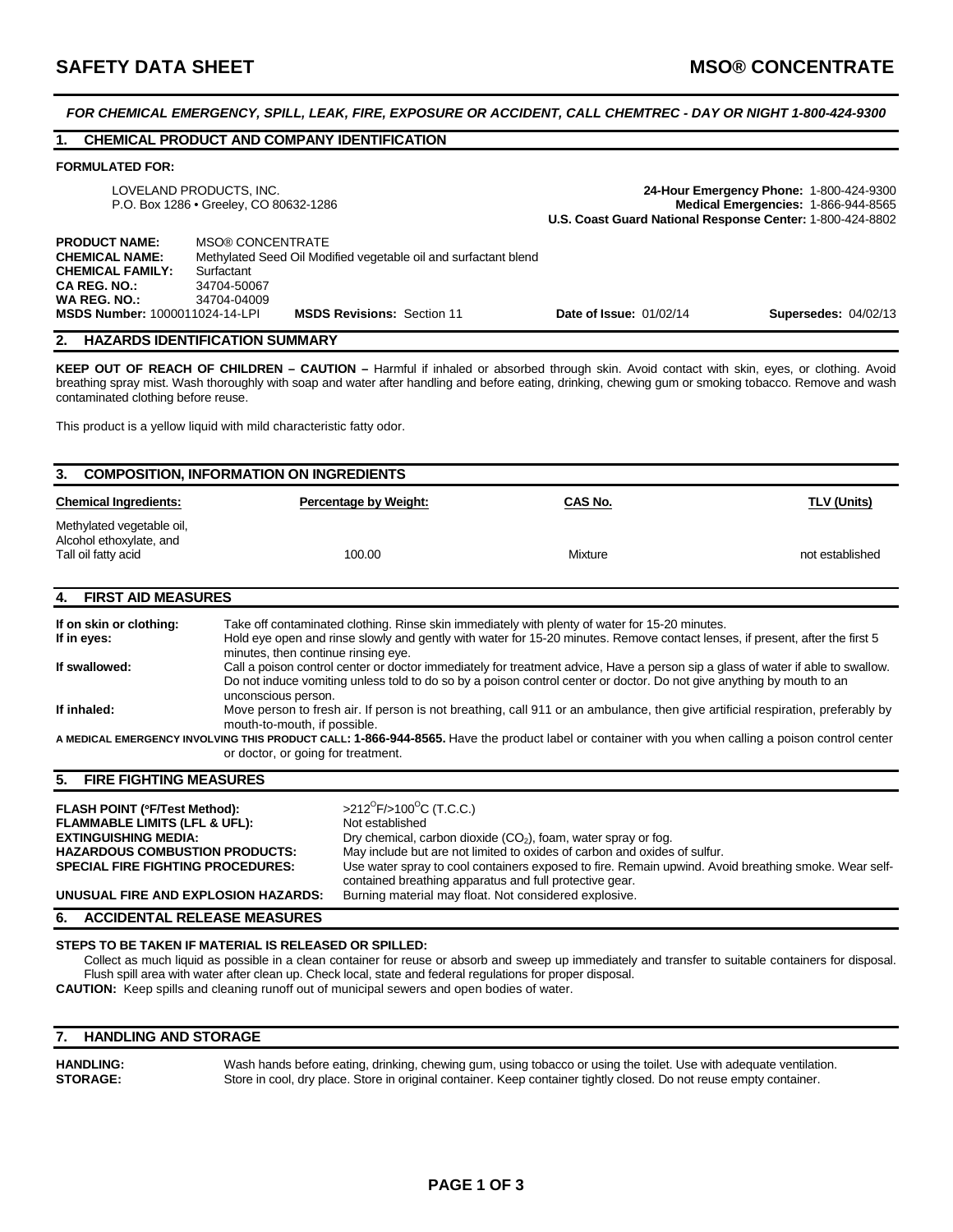## **8. EXPOSURE CONTROLS / PERSONAL PROTECTION**

| <b>ENGINEERING CONTROLS:</b>   | Work in well-ventilated area, local exhaust may be required if working in confined space.                |
|--------------------------------|----------------------------------------------------------------------------------------------------------|
| <b>RESPIRATORY PROTECTION:</b> | Not normally required, if vapors or dusts exceed acceptable levels, wear a NIOSH/MSHA approved pesticide |
| <b>EYE PROTECTION:</b>         | respirator.<br>Safety glasses, if necessary.                                                             |

**SKIN PROTECTION:** Chemical-resistant gloves, long-sleeved shirt and pants, and shoes plus socks.

**OSHA PEL 8 hr TWA ACGIH TLV-TWA** For product not established not established

# **9. PHYSICAL AND CHEMICAL PROPERTIES**

APPEARANCE AND ODOR: Yellow liquid with mild characteristic fatty odor **SOLUBILITY:** Emulsifies **SPECIFIC GRAVITY (Water = 1):** 0.900 g/ml **BULK DENSITY:** 7.51 lbs/gal. **pH:** 6.9 (1% solution) **VAPOR PRESSURE:** Not established  $F/93.4^{\circ}C$ **PERCENT VOLATILE (by volume):** Not established **EVAPORATION RATE:** Not established Note: These physical data are typical values based on material tested but may vary from sample to sample. Typical values should not be construed as a guaranteed analysis of any specific lot or as specification items.

#### **10. STABILITY AND REACTIVITY**

**STABILITY:** Stable

**CONDITIONS TO AVOID:** Prolonged excessive heat. **INCOMPATIBILITY:** Strong acids, bases, oxidizers.

**HAZARDOUS DECOMPOSITION PRODUCTS:** None known.

**HAZARDOUS POLYMERIZATION:** Will not occur.

## **11. TOXICOLOGICAL INFORMATION**

**Acute Oral LD<sub>50</sub> (rat):** 5000 mg/kg **Acute Dermal LD<sub>50</sub> (rat):** > 4000 mg/kg **Eye Irritation (rabbit):** Minimal irritant **Skin Irritation (rabbit):** Minimal irritant **Inhalation LC<sub>50</sub> (rat):**  $>2.01$  mg/L (4 HR) **Skin Sensitization (guinea pig):** Not a sensitizer **Carcinogenic Potential:** None listed in OSHA, NTP, IARC or ACGIH

**12. ECOLOGICAL INFORMATION** 

Not determined.

#### **13. DISPOSAL CONSIDERATIONS**

Wastes may be disposed of on site or at an approved waste disposal facility. Triple rinse (or equivalent), adding rinse water to spray tank. Offer container for recycling or dispose of in a sanitary landfill or by other procedures approved by appropriate authorities. Recycling decontaminated containers is the best option of container disposal. The Agricultural Container Recycling Council (ACRC) operates the national recycling program. To contact your state and local ACRC recycler visit the ACRC web page at http://www.acrecycle.org/. Do not contaminate water, food or feed by storage or disposal.

#### **14. TRANSPORT INFORMATION**

**DOT Shipping Description:** NOT REGULATED BY USDOT **U.S. Surface Freight Classification:** ADHESIVES, ADJUVANTS, SPREADERS OR STICKERS (NMFC 4610; CLASS: 60) **Consult appropriate ICAO/IATA and IMDG regulations for shipment requirements in the Air and Maritime shipping modes**

#### **15. REGULATORY INFORMATION**

**NFPA & HMIS Hazard Ratings:** NFPA **HMIS** 

- 1 Health **0** Least 1 Health
- 0 Flammability 1 Slight 0 Flammability
- 0 Instability 2 Moderate 0 Reactivity
- 3 High B PPE
	- 4 Severe